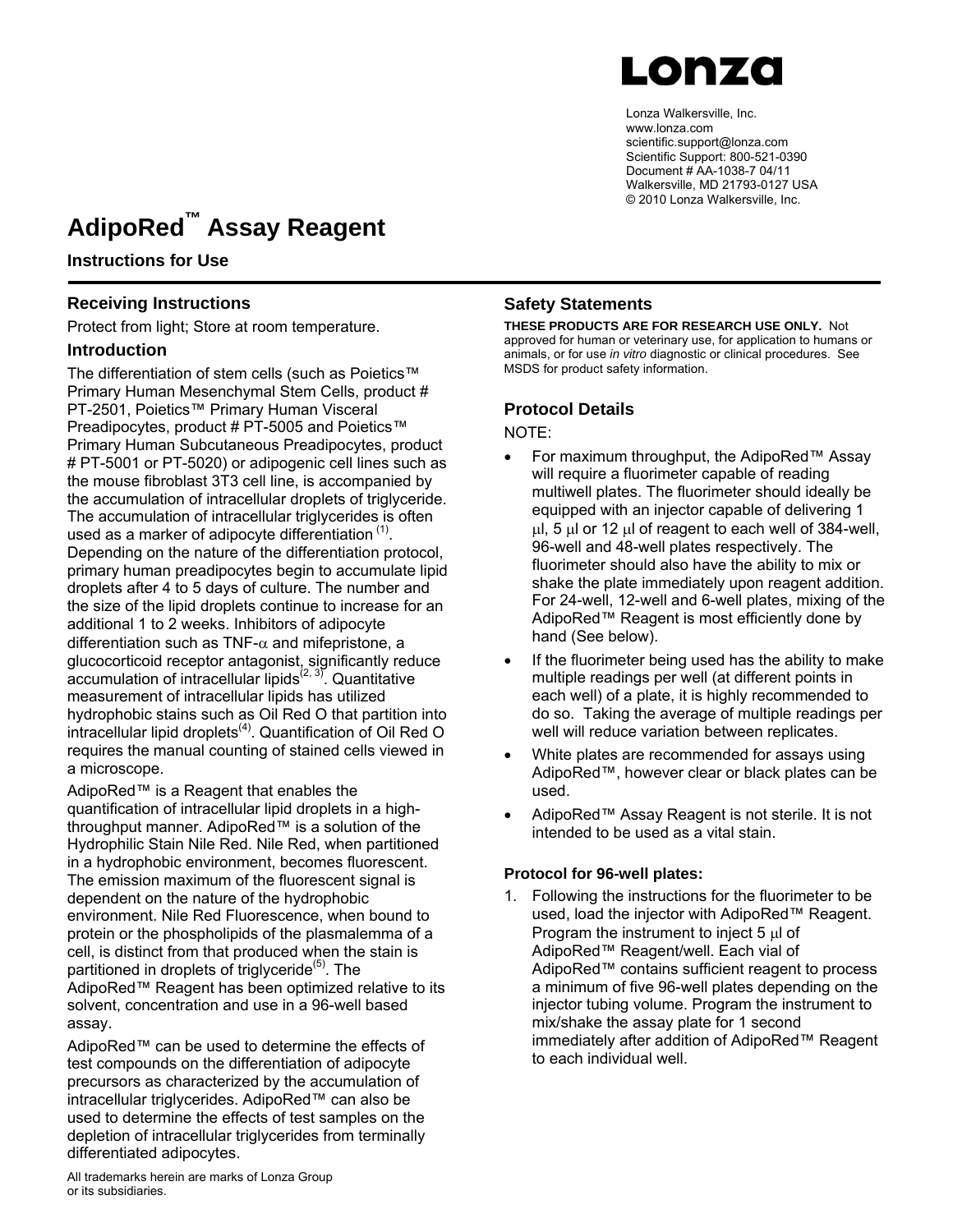- 2. When the cells are ready to be assayed for intracellular triglyceride content, the tissue culture plate should be removed from the cell culture incubator and allowed to cool to room temperature. The culture supernatant should be removed and each well carefully rinsed with 200 μl of phosphatebuffered saline (PBS). **Be extremely careful not to remove cells from the wells during this rinse step.** Each well should then be filled with 200 μl of room temperature PBS.
- 3. Place the assay plate in the fluorimeter and initiate the AdipoRed™ Reagent Addition Program. Make sure that the plate's lid/cover has been removed! Upon completion of reagent addition, the assay plate should be incubated at room temperature for a minimum of 10 minutes. The plate can be removed from the fluorimeter or remain in the instrument during the incubation period. If the fluorimeter is not equipped with an injector, the AdipoRed™ Reagent can be added with a multichannel pipette if the following protocol is used: Add the AdipoRed™ Reagent with a multichannel pipette that can accurately deliver 5 μl of reagent. Mix the plate by rapping the edge of the plate against the lab bench several times immediately upon addition of reagent to each row of wells – do not wait until the reagent has been added to all wells of the plate before mixing the plate's contents.
- 4. After 10 minutes, place the plate in the fluorimeter and measure the fluorescence with excitation at 485 nm and emission at 572 nm. If the fluorimeter does not have the appropriate filters, the settings used for the common fluorophore fluorescein (excitation 485 nm; emission 535) can be used.

### **Protocol for 384-well plates:**

- 1. Sterile 384-well cell culture plates can be seeded with 1,000 to 3,000 primary human preadipocytes or other cell types (e.g. the murine cell line 3T3- L1)/well in 40 μl of preadipocyte growth medium and cultured until confluent (1 to 3 days).
- 2. When the cultures are confluent, add 40 μl of preadipocyte growth medium to those cells designated as "undifferentiated controls". Add 40 μl of 2X adipocyte differentiation medium to all other wells. Test samples, at a 2X concentration, should be added with the differentiation medium.
- 3. Differentiate the cells for 14 days and then aspirate the cell culture medium. Be sure not to touch the cell monolayer with the pipette tip or aspirate cells from the bottom of the wells. Rinse each well with 100 μl of PBS and then add 50 μl of PBS to each well. If a robotic injector is used, program the injector to inject 1 μl of AdipoRed™ into each well and mix the plate upon completion of reagent

## onza

addition. Incubate the plate for 10 to 15 minutes and read the plate as in Step 4 above.

### **Protocol for 6-, 12-, 24- and 48-well plates:**

- 1. Seed cells at  $30,000/cm<sup>2</sup>$  and culture and differentiate the cells as described above, using appropriate volumes of cell culture media.
- 2. Immediately prior to the assay, rinse each plate with PBS, and add AdipoRed™, using the volumes in Table 1.

| ARI<br>c |  |
|----------|--|
|          |  |
|          |  |
|          |  |

|                      | Rinse<br>volume/well | Final<br>volume<br>οf<br>PBS/well | Volume of<br>AdipoRed™/well |
|----------------------|----------------------|-----------------------------------|-----------------------------|
| 6-well<br>plate      | 2 <sub>m</sub>       | 5 ml                              | 140 µl                      |
| 12-<br>well<br>plate | 1 ml                 | 2 <sub>m</sub>                    | $60 \mu$                    |
| 24-wll<br>plate      | $1 \text{ ml}$       | 1 <sub>m</sub>                    | $30 \mu$                    |
| 48-<br>well<br>plate | $0.4$ ml             | $0.4$ ml                          | $12 \mu$                    |
| 96-<br>well<br>plate | $0.2$ ml             | $0.2$ ml                          | $5 \mu$                     |

- 3. After addition of the AdipoRed™, the best mixing of the reagent is obtained by pipetting 50% of the contents of each well up and down two times (three times for 6-well plates). It is important to obtain a homogeneous dispersion of the blue AdipoRed™ Reagent. Be very careful not to touch the tip of the pipette to the cell monolayer or remove cells from the well surface.
- 4. Incubate the plate for 10 to 15 minutes and read the plate as in Step 4 above.

### **Expected results**

The actual readout in relative fluorescence units (RFU) will vary with the fluorimeter used. However, after 10 days of differentiation, the ratio of RFU (differentiated cells) to RFU (undifferentiated cells) should exceed 10. See Figures 1 and 2 for representative graphs.